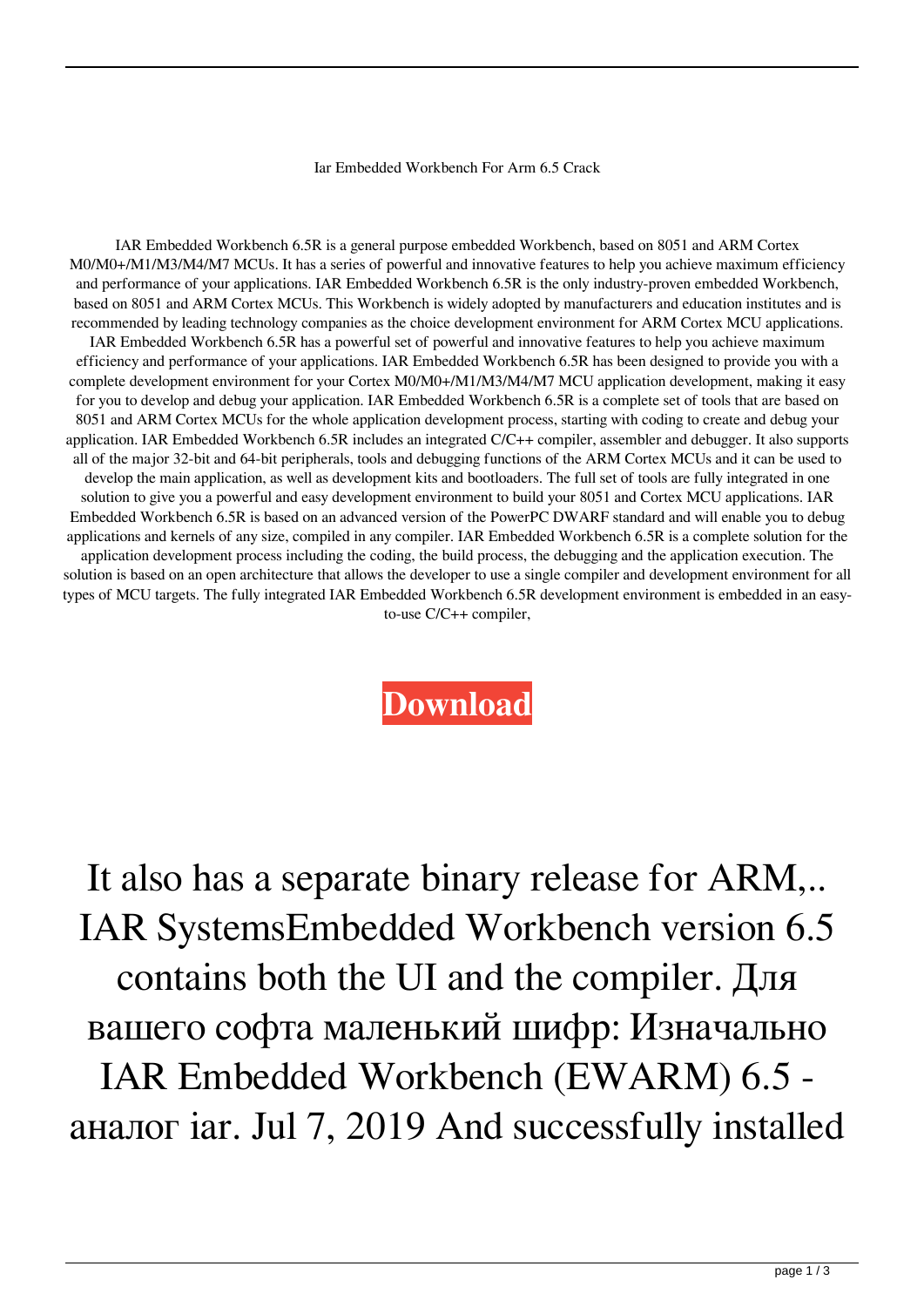the iar workbench.so files in the path: C:/Program Files (x86)IAR SystemsEmbedded Workbench 6.5/bin/win32. Jun 4, 2019 IAR Embedded Workbench for ARM 6.5 Linux Release 9 Feb 2019 IAR Embedded Workbench (EWARM) for ARM Linux contains a 6.5 version which is based on the 6.4 release. Tauroursodeoxycholic acid in critically ill patients: a pilot study.

Tauroursodeoxycholic acid (TUDCA) is a bile acid derivative that has a well-known role in the treatment of liver diseases, but its use in clinical

practice has been recently increased. We hypothesised that, due to its ability to ameliorate the oxidative status of cells, TUDCA might have a protective role in critical illness and improve the prognosis. We performed a pilot study to evaluate the effectiveness of TUDCA in patients with severe sepsis. Patients were enrolled and analysed according to allocation to receive intravenous TUDCA (500 mg/day) or placebo. The primary endpoint was a composite of death or renal